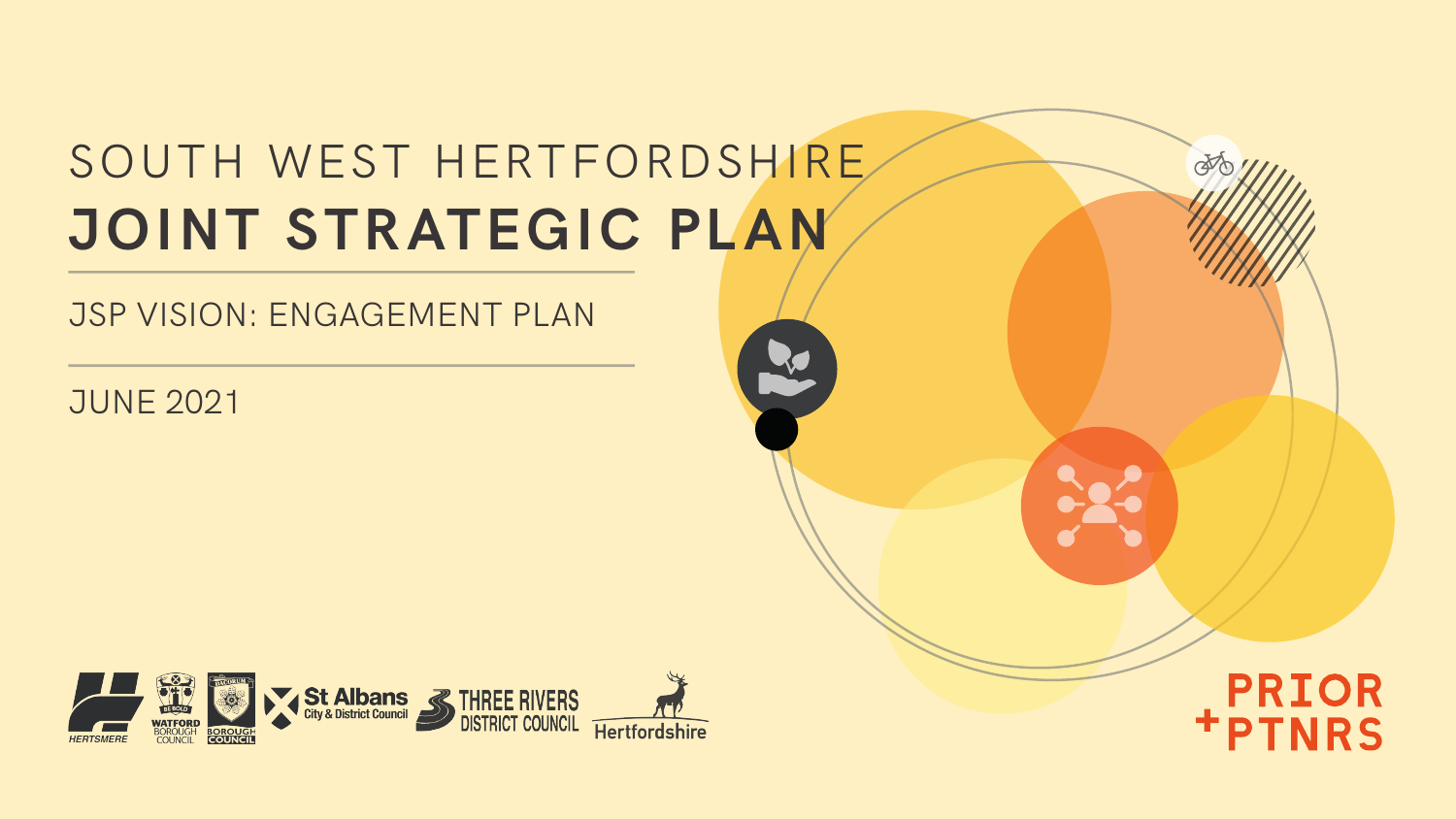### **OVERVIEW**

An overview of the objectives we are seeking to achieve under the JSP Vision process.

#### **JSP Vision Objectives**

### INFORMATION FOR REVIEW

#### **JSP Vision Target Audience**

An overview of the different headline stakeholder groups we expect to engage through the JSP process

#### **JSP Vision Approach**

An overview of our approach, process and key milestones that will be followed in preparing the vision

#### **JSP Vision Engagement Periods**

A summary of each engagement with further detail on who and how we will engage

#### **JSP Vision Objectives**

Do we agree with these objectives? Are there any others that should be added?

### FEEDBACK SOUGHT

#### **JSP Vision Target Audience**

Do we agree with the target groups identified? Are there any headline groups missing that should be engaged with the vision?

#### **JSP Vision Approach**

Do we agree the approach is appropriate for the stakeholders identified? Will this approach allow us to achieve the objectives and milestones set out?

#### **JSP Vision Engagement Periods**

Do we consider the broad structure and approach to each engagement period is appropriate?

#### **Approval**

To commence the as per the appro

| <b>ne JSP Vision process</b> |  |
|------------------------------|--|
| ach presented.               |  |
|                              |  |
|                              |  |

### APPROVALS REQUESTED

| Key Dates                                                                      |
|--------------------------------------------------------------------------------|
| Approval will be sought<br>from the JSP Steering<br>Group on 14th June<br>2021 |
| Approval will be sought<br>from the JSP SPMG and<br>SG in July 2021            |
|                                                                                |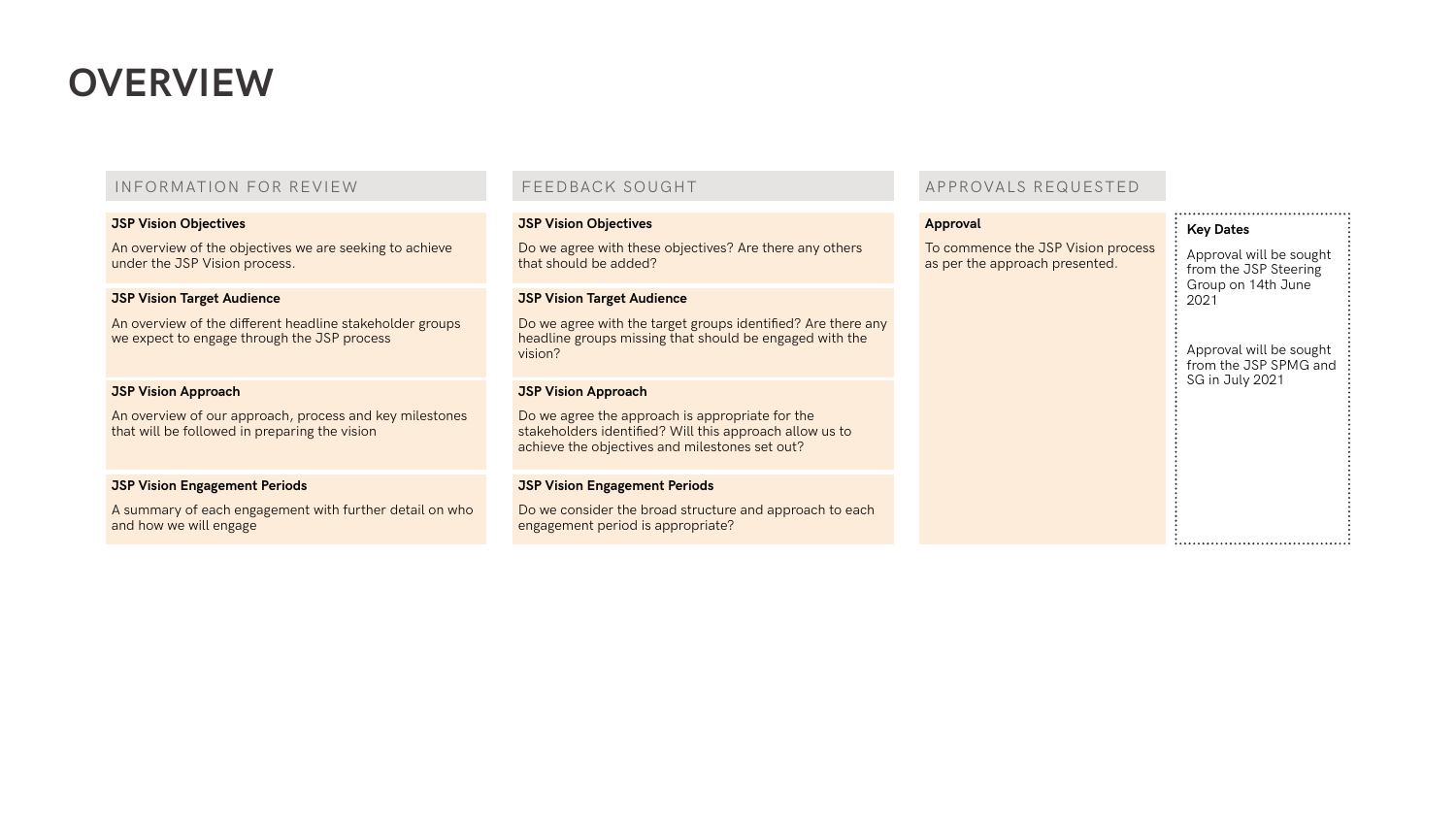| ble aspirations for our<br>businesses       |
|---------------------------------------------|
| i.                                          |
| $\frac{1}{2}$                               |
| delivery of integrated<br><b>businesses</b> |
| .                                           |
| hange, and better plan                      |
| .                                           |
| tory of key data such                       |
| .                                           |
| able way.                                   |
| .                                           |

## **JSP VISION OBJECTIVES**

|               | <b>Create</b>     | Create a clear, shared, concise Vision that is a statement of the JSP's realistic and deliverable aspirations for our<br>place, people and economy, which improves the lives of all our residents, communities and businesses |
|---------------|-------------------|-------------------------------------------------------------------------------------------------------------------------------------------------------------------------------------------------------------------------------|
|               | Unite             | Unite stakeholders through a shared sense of direction.                                                                                                                                                                       |
|               | Guide             | Guide the future strategy and policy developments of the JSP, and to enable more effective delivery of integrated<br>interventions that better serve the current and future needs of residents, communities and businesses    |
| $\frac{2}{2}$ | <b>Align</b>      | Align efforts and reduce duplication of the authorities and partners in order to anticipate change, and better plan<br>for it.                                                                                                |
|               | <b>Articulate</b> | Articulate the intended character of South West Herts, based on current trends and trajectory of key data such<br>as that related to population and economy.                                                                  |
|               | <b>Challenge</b>  | Challenge how South West Herts responds to growth and change in the future in a sustainable way.                                                                                                                              |
| 25            | <b>Champion</b>   | Build momentum through champions and advocates across authorities and stakeholders.                                                                                                                                           |

. . . . . . . . . . . . . . . . . . . .

**Feedback sought**: Do we agree with these objectives? Are there any others that should be added?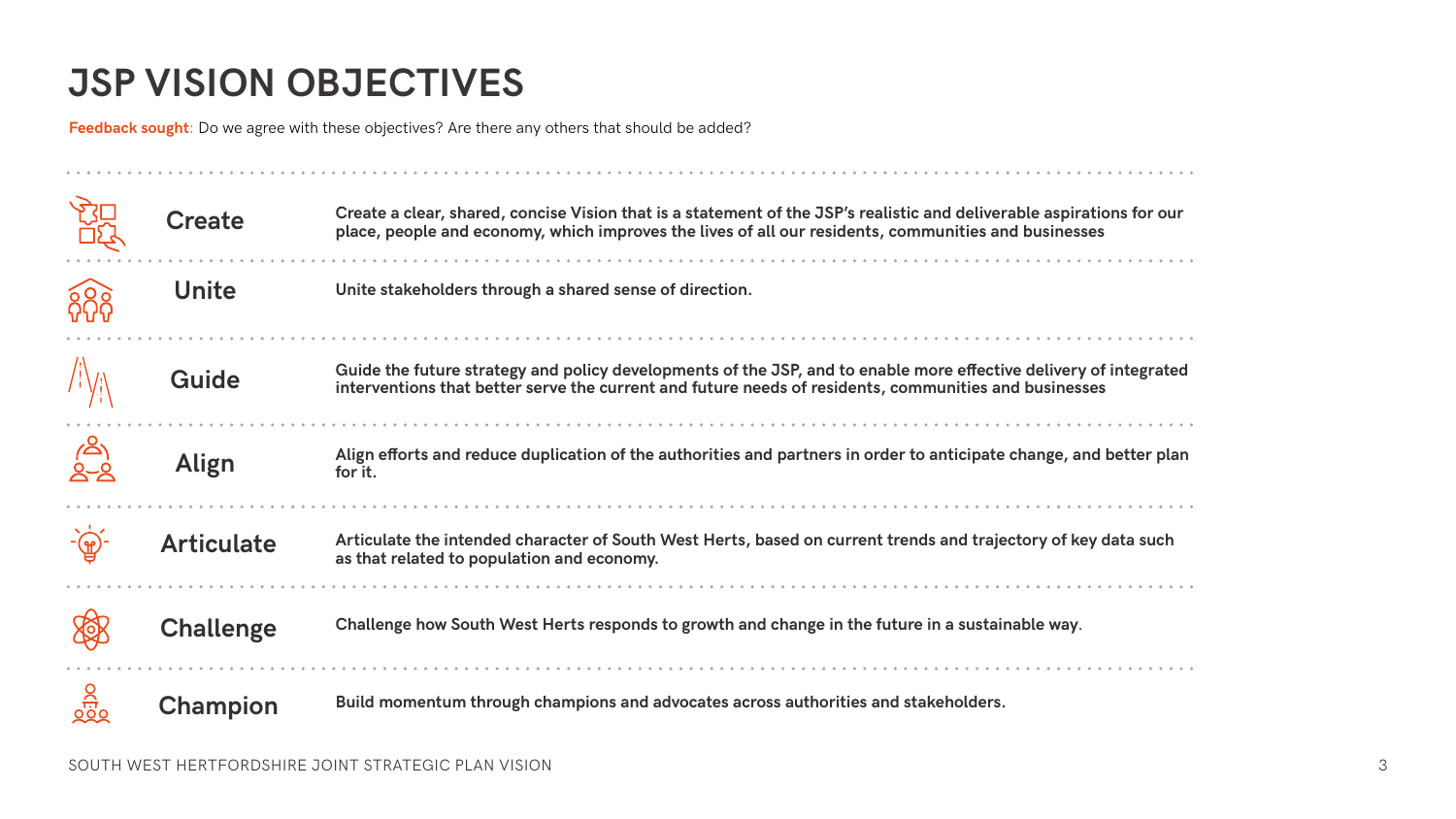### **JSP VISION TARGET AUDIENCE**

#### **Stakeholders and key Businesses**

#### **1 x Group I 60 Participants**

#### **JSP representative to convene**

This group will be a crucial point for joint exploration and challenge. It will provide opportunity for a range of stakeholders and businesses from a variety of organisations and backgrounds to meet. With JSP Council representatives also attending and facilitating it will ensure relationships are built and established from the outset.

Target equal representation from each authority area.

**Youth Focus Group (18-25yrs)**

**1 x Group I 20 Participants JSP representative to convene** South West Herts has a strong network of youth councils convened by HCC YCH Services for Young People. Tailored and targeted youth engagement will enable the SW Herts authorities to gather insight from those who will likely have the longest lived experience of the 2050 vision and be able to offer different perspectives to most stakeholders.

Target equal representation from each authority area.

#### **Residents Focus Groups**

### **1 x Group I 40 Participants**

#### **JSP representative to convene**

The 'South West Herts – Your Future', engagement programme has already identified many residents who have expressed an interest in following and supporting the development of the JSP. Committing to further outreach is critical but this should remain targeted so as not to result consultation fatigue under the statutory Reg 18 and 19 consultation periods for the plan.

Target equal representation from each authority area.

#### **JSP Strategic Planning Members Group (SPMG) and Steering Group (SG)**

#### **1 x Group I Already convened**

The SPMG will be a Member led cross-authority group that will provide overall direction for the JSP while scrutinising the work of the SPOG. This executive group will represent and make key decisions on behalf of the primary partner organisations in accordance with organisational constitutions, which will effectively enable the programme to move forward.

#### **JSP Strategic Planning Officers Group (SPOG)**

**1 x Group** 

### **Already convened**

The SPOG will support the full-time staff and consultants to deliver the JSP, reflecting the approach to strategic cross-boundary strategic planning that has been agreed between the local authorities under a MoU. The purpose of this cross-authority group is to define and enable the delivery of all cross boundary activity, overseeing programme progress from a strategic and operational perspective.

#### **Council Members**

#### **Per Authority I Already convened**

#### **JSP representative to engage**

While targeted engagement and sign off will be sought through the SPMG it will be important that additional outreach is undertaken to engage Members not sitting on the SPMG. The wider group of members across each authority will become important champions and advocates for the vision.

ENGAGEMENT ACTIVITIES LED BY PRIOR+PARTNERS AS APPOINTED VISION CONSULTANT ENGAGEMENT

ACTIVITIES LED BY JSP REPRESENTATIVE

**Feedback sought**: Do we agree with the target groups identified? Are there any headline groups missing that should be engaged with the vision?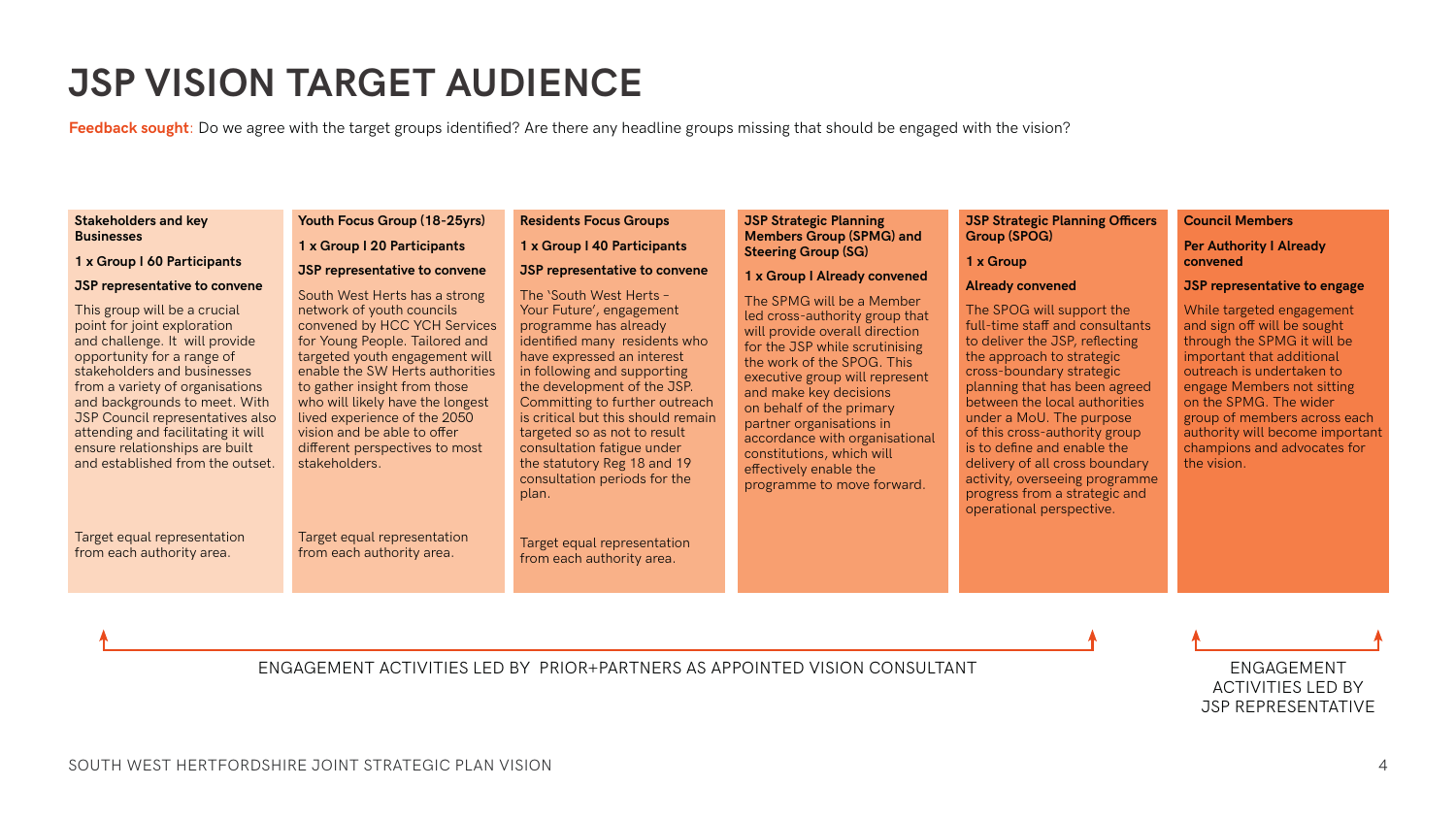SOUTH WEST HERTFORDSHIRE JOINT STRATEGIC PLAN VISION 5

### **JSP VISION APPROACH**

Feedback sought: Do we agree the approach is appropriate for the stakeholders identified? Will this approach allow us to achieve the objectives and milestones set out?